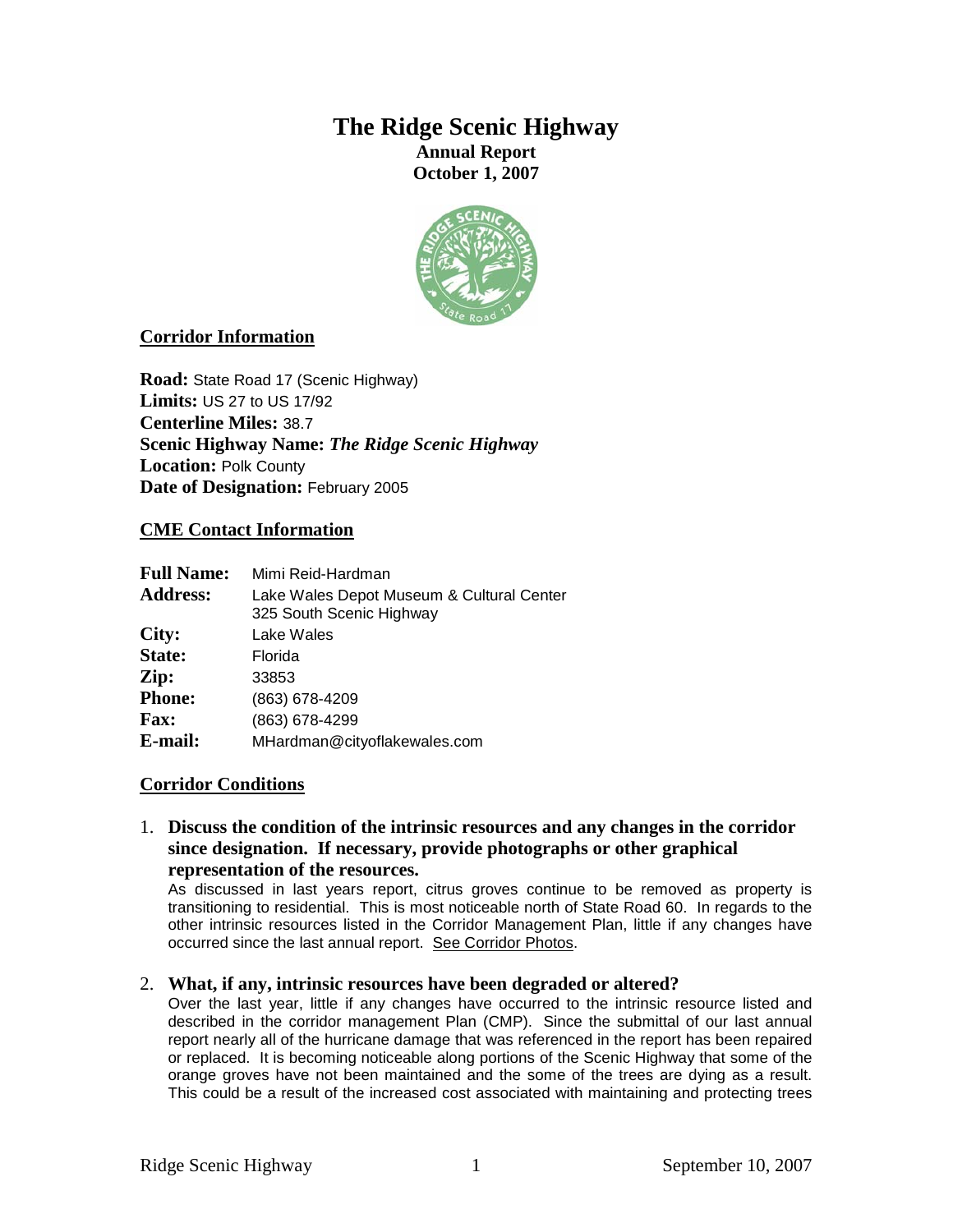from diseases such as Citrus Canker and Citrus Greening, as well as numerous property transfers along the corridor in the last several years, i.e., property once owned by citrus growers is now owned by developers.

#### 3. **Identify and discuss enhancement projects that have been initiated or completed.**

Earlier this year the City of Lake Wales completed construction on the first phase of the Lake Wales Trail. The trail was constructed using \$695,000 in transportation enhancement funds from the Florida Department of Transportation (FDOT). Due to construction cost increases, these funds were only enough to complete a portion of the trail. In 2007 the City received funding through the State Office of Greenways and Trails (OGT) in the amount of \$200,000 to extend the trail east to CR 17B (Buck Moore Road). Additionally, OGT has purchased an additional section of the same CSX Rail that will eventually extend the trail to the west and State Road 17 (Ridge Scenic Highway). Currently, there are no funds for construction of this section of trail.

The Florida Historical Commission has recommended \$350,000 in funding for the restoration of the 1919 Lake Wales High School in Lake Wales which is two blocks east of the Ridge Scenic Highway. This funding was approved earlier this year by the Florida Legislature.

The City of Lake Wales has received \$50,000 from the Florida Recreation Development Assistance Program (FRDAP). These funds will be used for improvements to the Lake Wailes Boat Ramp and improvements to the shoreline restoration.

In 2005, the Florida Communities Trust (FCT) awarded a \$6.5 Million grant to Green Horizon Land Trust in Lake Wales to negotiate with the owners of 1,000 acres around the 157-acre sanctuary, known as Historic Bok Sanctuary, to preserve land around the sanctuary from development. On June 29, 2007, Florida Communities Trust (FCT) announced that Green Horizon Land Trust (GHLT) completed the first in a series of land acquisitions adjacent to Historic Bok Sanctuary (HBS) totaling 220 acres. FCT awarded \$1,993,768 to the GHLT to purchase two parcels that will help create an agricultural and natural lands buffer zone around the Sanctuary to preserve the cultural landscape of a Florida treasure and National Historic Landmark located in Lake Wales. The Sanctuary is pursuing additional acquisitions and conservation easements that will help to buffer the Sanctuary and preserve the dramatic views from the summit of Iron Mountain.

In 2007 the unincorporated community of Babson Park applied for two (2) grants which were endorsed by the Ridge Scenic Highway CME. The community has applied for \$700,000 from the FDOT through the Safe Routes to Schools grant program. The application has requested funding to construct a sidewalk through downtown Babson Park that will provide a safe facility for school children walking to Babson Park Elementary School. The FDOT just recently announced that the project will be awarded funding. In addition, the community has submitted a \$28,967 grant request to the Florida Wildflower Council for native landscaping improvements at the town entrance signs on State Road 17, as well as, the Hillcrest Heights Town Square which is adjacent to State Road 17. Landscaping plants will include Native wildflowers, grasses, shrubs and trees. This application was also endorsed by the CME. FDOT and the Florida Wildflower Council will be announcing project awards later this year.

In 2007 the Village of Highland Park was awarded \$50,000 for improvements to the Lake Amoret Nature Park (just east of the scenic highway) through the Florida Recreation Development Assistance Program (FRDAP). This request was also endorsed by the CME. The Village has also submitted a \$16,265 grant request to the Florida Wildflower Council for native landscaping at the Lake Amoret Nature Park.

In Dundee, the Town has recently completed a Lake Marie Park Plan. The plan consists of improvements, new construction, and conservation areas to the lakeside park immediately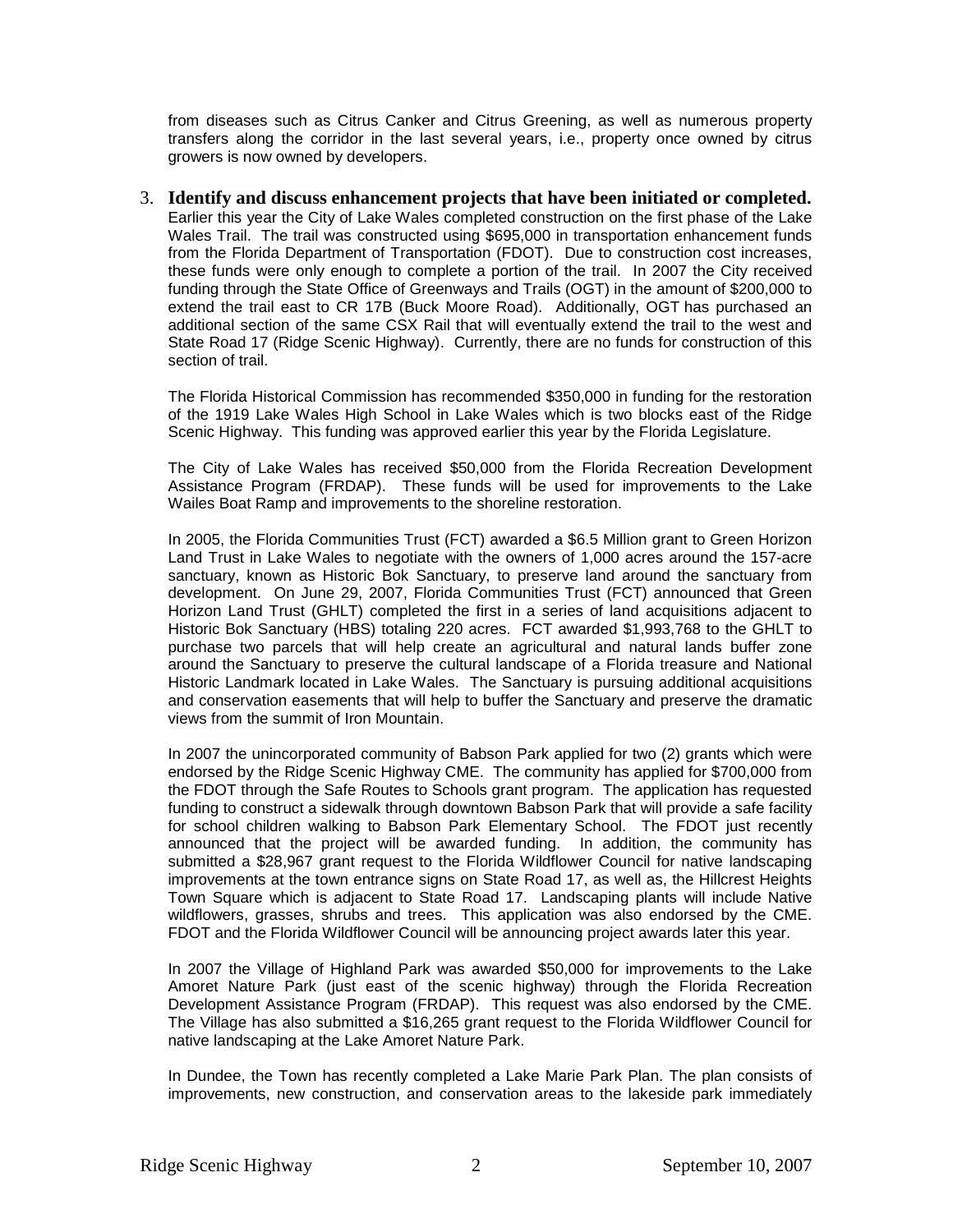adjacent to the Scenic Highway. The total cost for the 5 year project (2007-2014) is estimated to be \$761,000 and will include park equipment, amphitheater, picnic pavilions, restrooms, boardwalk, 2 scenic pull-offs, a bridge to cross the lake, and many other features. The Town has identified the following sources of funding for the project: general fund monies, grant monies, and assistance from the Polk County Trustees work crew. Construction is scheduled to begin by December of 2007.

Also in Dundee, the Town has begun implementation of a lakes management program for the lakes within the Town Limits that include: Ada, Annie, Crystal, Dell, Josephine, Marie, Menzie, Ruth, and Trask. Many of these lakes are within view, or close proximity, of the Scenic Highway. These lakes also are going to be improved with enhanced park/recreation areas with connections to a network of multi-use trails. Projects that are currently funded in the capital improvement plan for 2007-2011 is Lake Ruth with estimated \$247,000.00 in new restrooms, playground equipment, renovated parking area, walk path, and purchase and installation of 18 hole frisbee golf. Lake Menzie is in the capital plan for 2007-2008 with estimated \$34,000.00 for construction of restroom facility and replacement of park, fitness station, and trail signage.

While some of these enhancements are subject to grant availability, over \$5M is being requested for enhancement and protection of the intrinsic resources along the Ridge Scenic Highway.

### 4. **Describe plans for future development in the corridor and how this issue will be addressed.**

This is the CME's number one Action Plan priority since designation in February 2005, to work with local governments in developing comprehensive plan policies and corresponding land development regulations that truly protect and enhance the corridor, as required in FDOT's Scenic Highway Manual. Currently, much of the land along the corridor is undeveloped, however, very little of this land is publicly-owned adjacent to the scenic highway, so there is no guarantee that the scenic views will remain.

The City of Haines City has implemented Comprehensive Plan and Code amendments for a planned commerce and industrial park in an area along scenic highway and SR 544 in the south section of the City. Included in the Plan are provisions for land use, landscaping, buffering, set-backs, access to SR 17, building height requirements, signage and architectural requirements. These requirements are more stringent than in other areas of the City.

In Dundee, the Town has established an "Area of Concern" policy provision for the development of any parcel of property that fronts the Scenic Highway within the Town Limits. This policy identifies the area as one of significant concern for the preservation of the corridor and keeping in compliance w/the vision of the Scenic Highway. This tool allows the planning department to require the possible development of any affected properties to come before the Town Council for review versus keeping some of these projects within the review and approval process at staff level. It also gives the Town the authority to impose greater landscaping and buffering requirements. The policy is a temporary tool to use while the establishment of a LDR guideline is developed at the county level which is hoped to be a format for municipalities to also adopt and utilize.

The CME has been working closely with the Polk County and the County's Long Range Planning Division in developing policies and regulations in support of the Ridge Scenic Highway. The Long Range Planning Division has organized a Scenic Highway Focus Group comprised of various interests along the corridor that have been developing proposed changes to the Polk County Comprehensive Plan. The Focus Group has been meeting regularly since the summer of 2006 and its membership includes: Representatives of the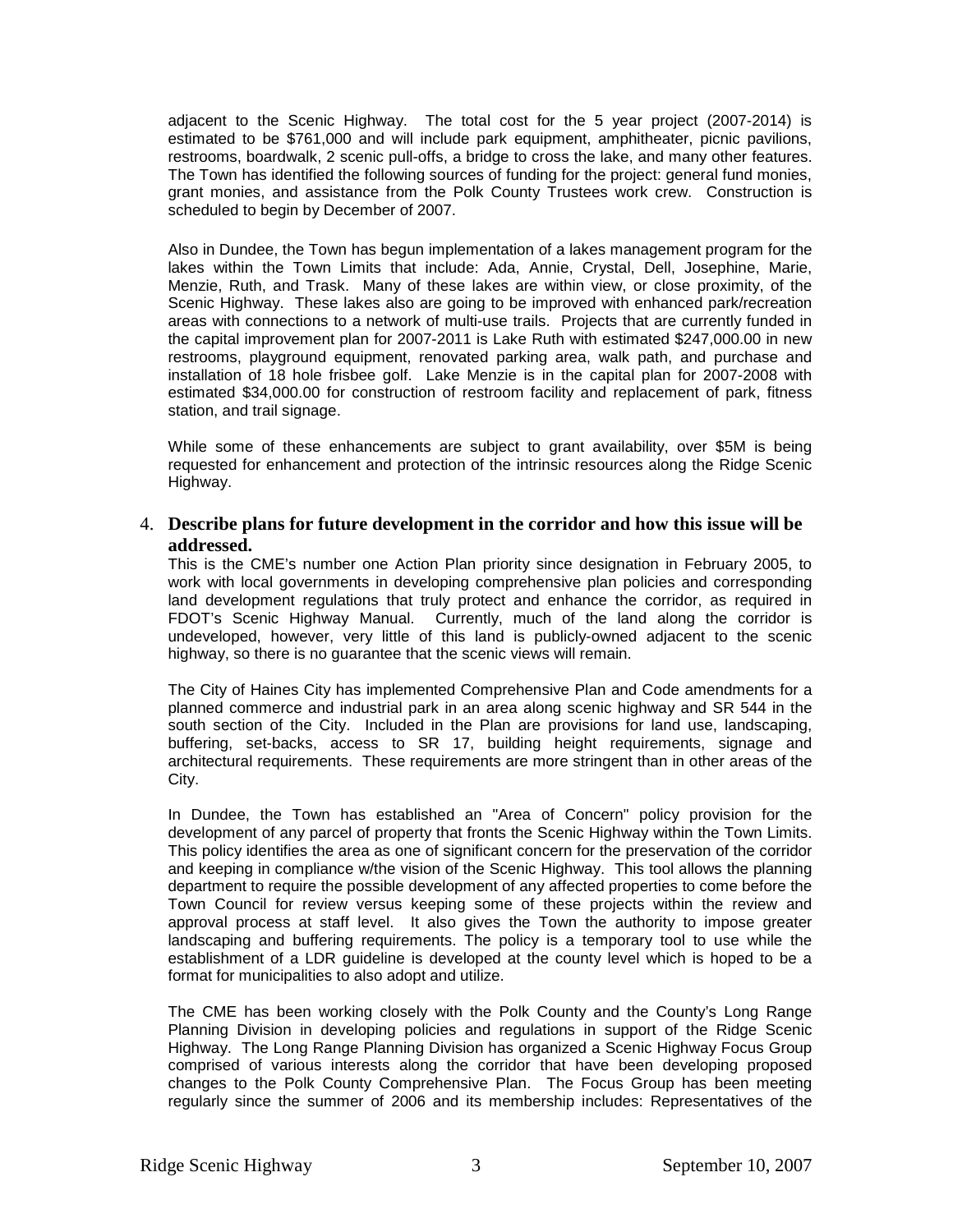citrus industry; Polk County Farm Bureau; Land owners along the scenic highway; CME Members; and representatives from the municipalities.

Some examples of the type of regulations being considered by Polk County include: Additional setbacks and right-of-way donations for new developments along scenic highway; Additional landscaping and buffering along the corridor is also being considered; A multi-use trail adjacent to the Scenic Highway; Encouraging more open space be set-aside near Scenic Highway – especially in areas with prominent views; Specific regulations are also being considered for walls, lighting, fencing, building height, and signage; Native landscaping that include plants found on the Lake Wales Ridge; Clustering developments so that a scenic view is not obstructed; and Provide an option for developers to construct road side parks, or pull-offs, along the scenic highway at the scenic viewpoints identified in the Designation Application. At this point, these plans are draft and are considered a work in progress. Two (2) public workshops were held to solicit public comment in January 2006 and May 2007 on the proposed regulations and incentives that have been prepared by the Focus Group. Both workshops were well attended with 230 attendees at the January meeting. The Polk County Board of County Commissioners had a favorable response when they were provided with a status report earlier this year. It is anticipated that Polk County will be taking action on these plans in the summer of 2008. The Draft Comprehensive Plan Policies and other information regarding the Ridge Scenic Highway can be found on the County's website at: http://www.polk-county.net/county\_offices/long\_range\_planning/roads.aspx.

One of the goals of the Long Range Planning Division, the Scenic Highway Focus Group and Ridge CME is to present this information to the various municipalities along the scenic highway in an effort to foster consistency between jurisdictions in adopting policies and regulation that protect the scenic highway as similar regulation are being considered by some of the municipalities.



### **Corridor Conditions – Photographs**

**Figure 1. Bok Tower and Crooked Lake as seen from the Windy Hill Viewpoint** 



**Figure 2. SR 17 curve near Highland Park**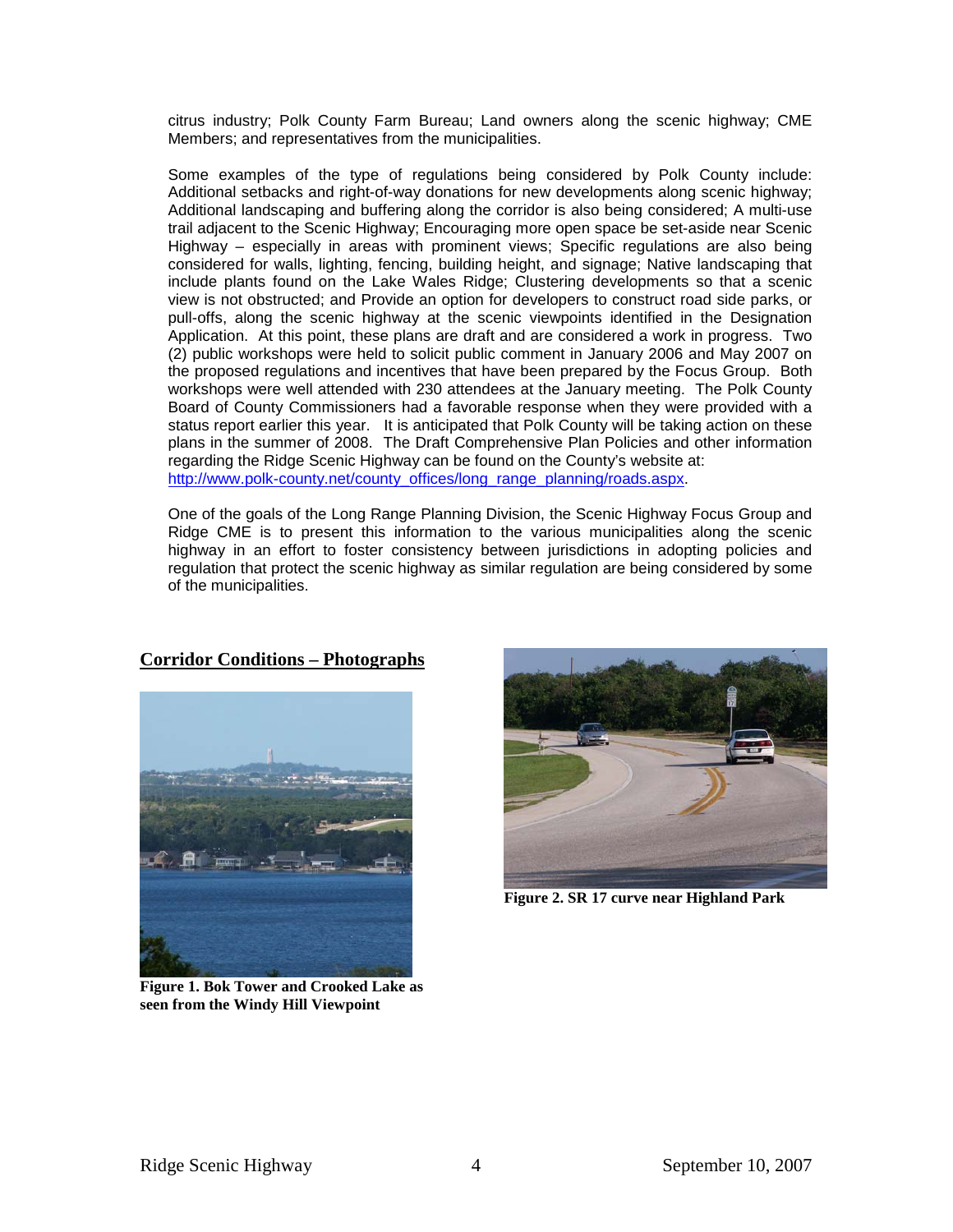

**Figure 3. Crooked Lake Prairie**



**Figure 4. Fall Color – Tiger Creek Preserve** 



**Figure 5. Reedy Creek Bluffs – Lake Wales Ridge State Forest** 



**Figure 6. Village of Highland Park** 



**Figure 7. New development - open space/landscape buffer adjacent to SR 17** 



**Figure 8. Recently planted citrus grove – near Lake Easy**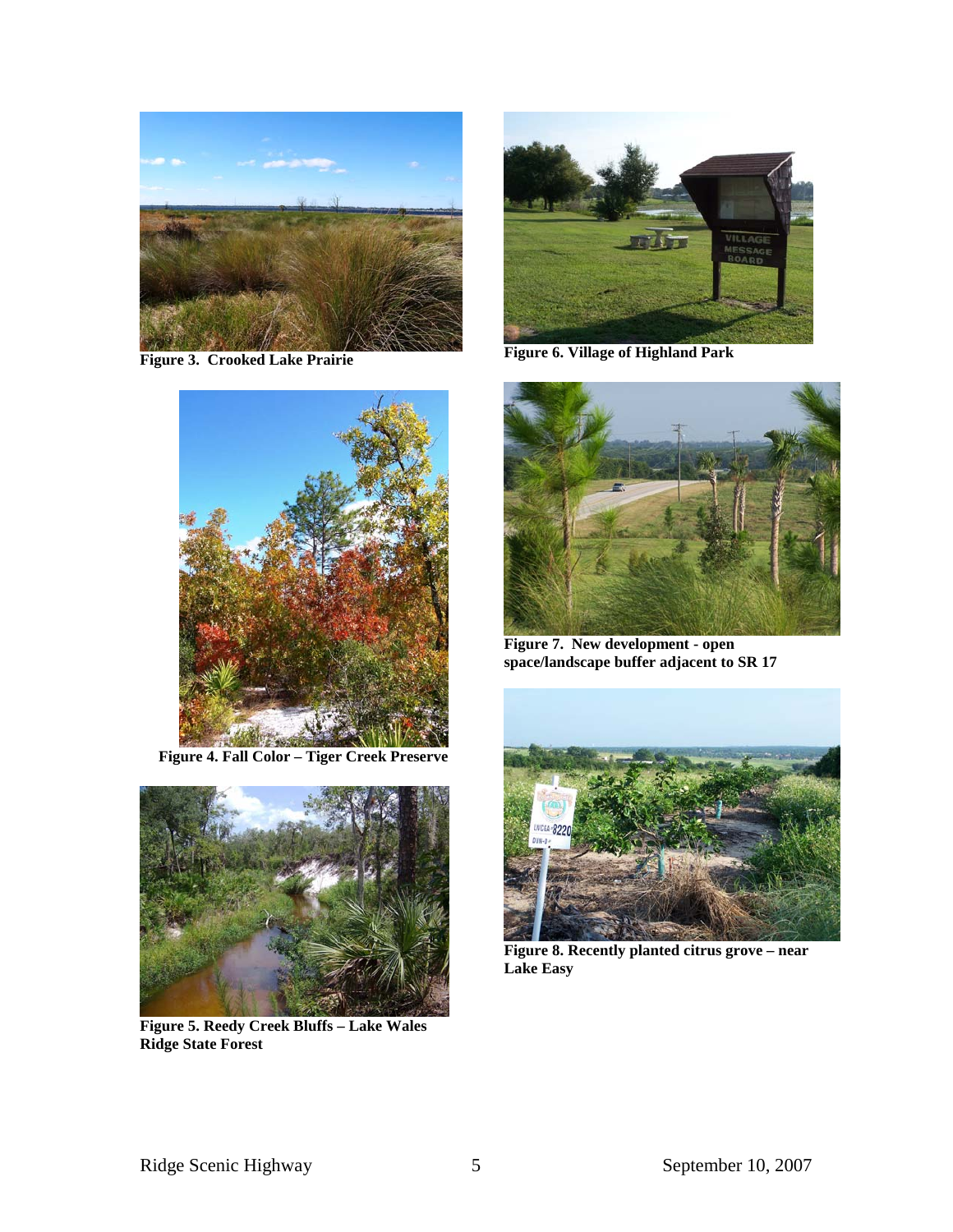

**Figure 9. New development along SR 17 – North Lake Wales** 



**Figure 10. Cleared grove and new development along SR 17 – Dundee** 



**Figure 11. Cleared grove – land for sale, near Babson Park** 



**Figure 12. Residential development along SR 17 - Dundee**

### **Goals, Objectives and Strategies**

5. **Mention how effective the goals, objectives and strategies have been in accomplishing the Corridor Vision.** 

The goals, objectives and strategies contained in the CME's Designation Application have been used by the CME as a guide in the CME's efforts to implement the Action Plan. Many of the Action Plan items have been completed or initiated by the CME.

6. **Which goals and objectives have been met thus far and how were they accomplished?** 

Since designation, the CME has completed and/or started to implement the following goals and strategies from the Designation Application:

**Increase Community Support and Participation:** The CME includes several elected officials, planers and other local government staff represented on the CME. The CME holds monthly meetings which are open to the public. CME members have participated in numerous public meetings and made presentations at the requests of local governments and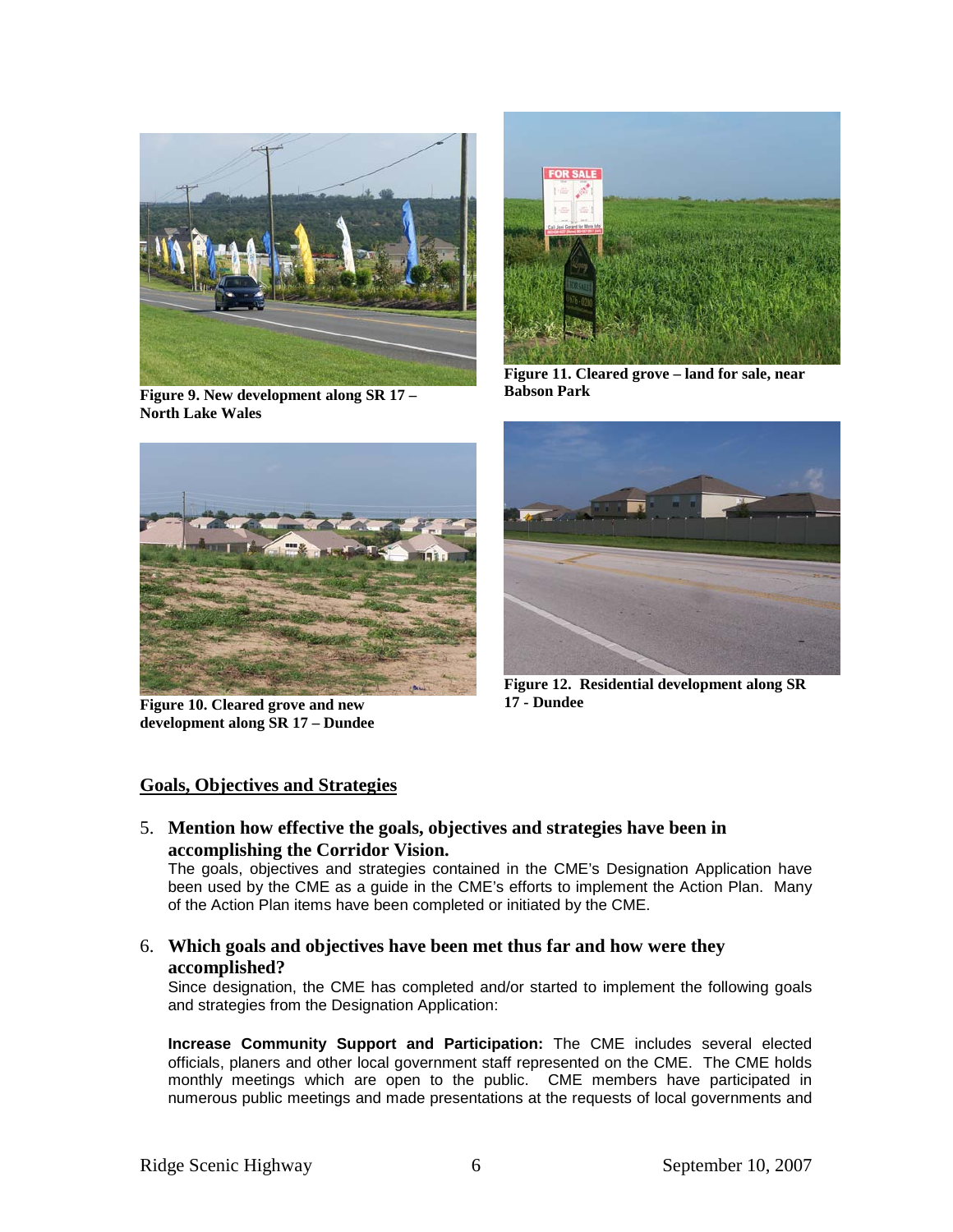community groups. The CME has discussed involving the local chambers of commerce to help promote the businesses and activities in the corridor's downtown areas.

**Increase Resource Protection, Maintenance, Preservation and Enhancement:** The CME has added several members that specialize in conservation and preservation of the environment. The CME and its local governments have supported the acquisition of environmental lands along and near scenic highway. The CME have participated in meetings with Polk County and land owners in efforts to develop innovative methods to protect environmentally sensitive lands and citrus lands on the Ridge. The CME has held a celebration event in 2005 which highlighted the intrinsic resources along the scenic highway and brought public awareness to the CME and the Ridge Scenic Highway. The CME has been involved in efforts being lead by Polk County to protect the scenic viewpoints along the highway. These efforts include providing incentives to developers for setting aside land and constructing roadside parks at these viewpoints. In return, developers/land owners may receive additional density credits for providing such amenities. The CME has also receive additional density credits for providing such amenities. encouraged additional setbacks and buffering for new developments along scenic highway. A multi-use trail is also being considered adjacent to scenic highway in areas where right-ofway widths allow.

The CME has discussed a roadside park and pull-off in the vicinity of Windy Hill (the highest point on the Scenic Highway at over 300' elevation). The CME should meet with Polk County Leisure Services and City of Frostproof to investigate the feasibility of purchasing land for such a park. Nearly all of the land on Windy Hill is undeveloped citrus groves. The CME should develop a plan to implement this goal while the opportunity still exists. The CME should request that this park be included as part of the Polk County Parks and Recreation Master Plan.

**Increase Transportation and Safety:** The FDOT has added bicycle facilities (paved shoulders & bicycle lanes) and sidewalks along portions of scenic highway as FDOT resurfaces SR 17. This is a result of efforts by the Polk Transportation Planning Organization (TPO), CME members and local governments. The Polk County 2030 Transportation Improvement Plan (TRIP) includes bicycle and pedestrian facilities in its plan for SR 17. The TRIP also includes several multi-use trails per the Designation Application. As mentioned earlier, the County is considering a requirement that new developments provide a multi-use trail adjacent to the Scenic Highway. The Polk TPO is currently preparing a detailed transportation plan for the areas along and east of the Scenic Highway to provide additional roads and new road connections in an effort to alleviate future traffic congestion on the Scenic Highway.

The FDOT has added paved shoulders to nearly all of Scenic Highway which provide a safe facility for bicyclists. The CME is considering requesting bicycle sharing roadway signage to enhance bicycle safety as well.

In Babson Park, the community has submitted a safe path to school grant for a sidewalk in Babson Park. This grant will benefit not only the area school children but the university students and residents who walk along the Scenic Highway to community resources and businesses. FDOT has also added a solar beacon crosswalk sign at the elementary school zone that has made the area significantly safer for pedestrians and motorists alike.

The Lake Wales Trail has been partially completed. Additional funds have been committed to extend the trail (see question 3).

**Increase Education and Publicize Corridor Story:** The CME has developed a PowerPoint presentation and video that showcase the corridor with a display of beautiful images and compelling language about the project and its significance. The CME has started preparing a corridor brochure to promote awareness of the Ridge Scenic Highway.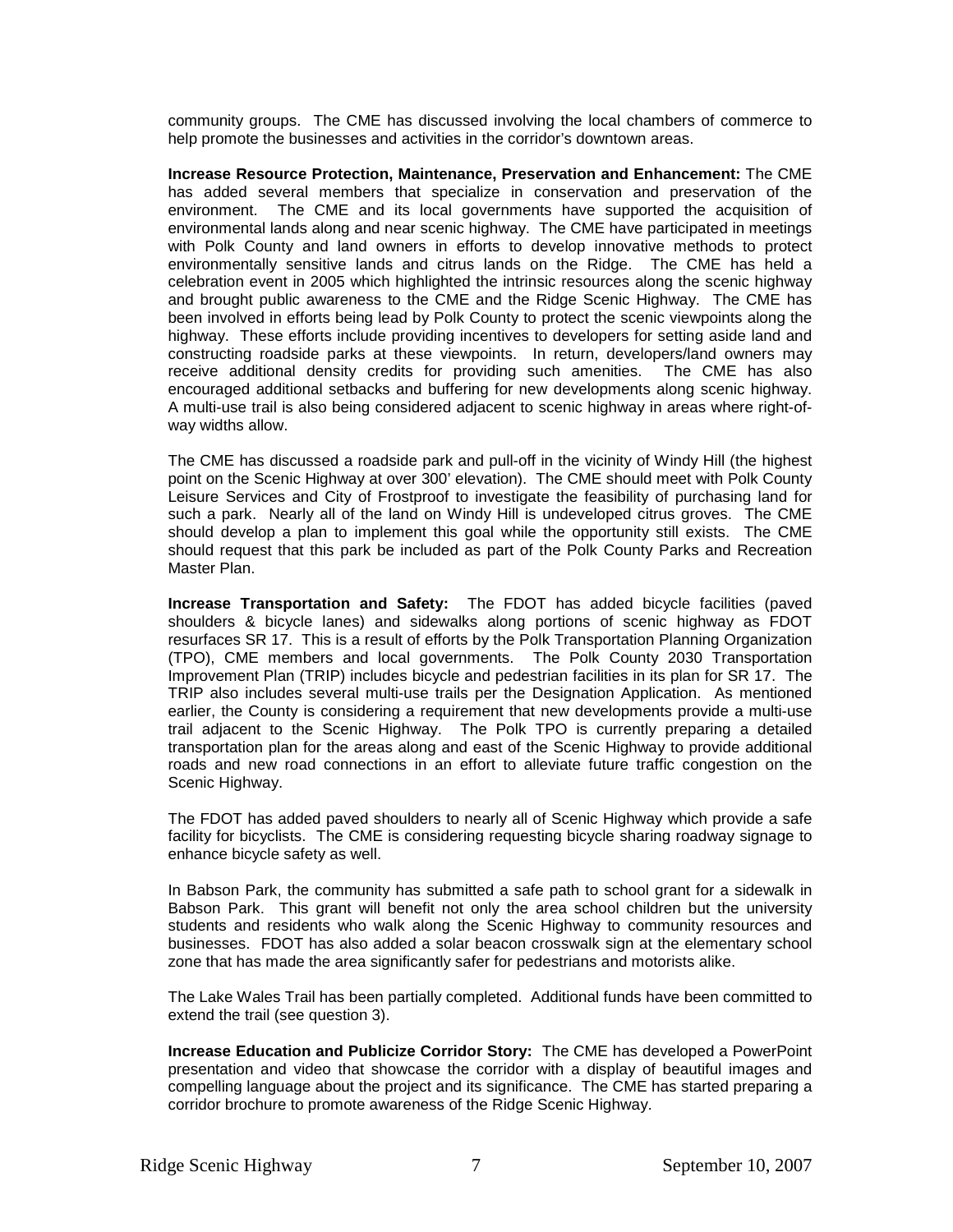The CME includes elected officials on its Board and includes all of the city governments in mailings. The CME membership/mailing list is updated regularly. The CME meetings are open to the public.

Area organizations aware of the efforts of the CME have joined in to beautify and promote the economic benefits the highway offers by working together to enhance the tourist experience in their communities.

In September of 2007, at the annual conference of the Florida American Planning Association (FAPA), a day long tour of the Ridge Scenic Highway and its intrinsic resources was offered to members of the conference. The tour was organized by local FAPA members and members of the CME. The tour was well attended by planners from throughout Florida. In addition to touring the Scenic Highway, planners discussed the process of designating the highway, and development policies that are being considered by local governments to protect and enhance the corridor. Also, at the 2007 FAPA Conference, the CME's Chairperson – Mimi Reid-Hardman was nominated and presented with an award for Outstanding Public Service for her efforts in implementing the vision of the Ridge Scenic Highway, historic preservation, recreation, and comprehensive community planning in Lake Wales and Polk County. The Lake Wales News was also awarded with the Media Appreciation Award by FAPA for their balanced, thorough, and informative coverage of the CME and the Scenic Highway Focus Group's effort in developing policies and regulations that will protect and enhance the Scenic Highway.

**Pursue Sustainable Agriculture and Ecotourism:** The CME has added an agriculture position on its Board and has invited representatives from the industry to regular CME meetings. The CME has promoted ecotourism as a major asset of the Ridge. One of our CME members serves on Visit Florida's Cultural Heritage/Rural Tourism Committee with a special interest in promoting tourism along the corridor. The CME is currently preparing a corridor brochure to promote the facilities along the corridor – including ecotourism.

As mentioned in Question 3, the Babson Park Visioning Group has applied for a grant from the Florida Wildflower Foundation to beautify a public common in the Town of Hillcrest Heights along Scenic Highway. This community is committed to restoring and enriching this area to a more native state with wildflowers and native plants. The benefit of this Scenic Sandhill Project is it will expand an existing outdoor classroom by providing an understanding of the ecosystems with personal experience for the students. Travelers too, will be exposed to the beauty Florida's natural environments provide as they travel along the highway. Encouraging ecotourism, continually exposing new visitors, and educating our youth is necessary to sustain Florida's natural heritage, a vital role for this scenic highway.

**Provide Adequate Administration:** The CME has a central location for information on the scenic highway - Lake Wales Depot Museum & Cultural Center. Mailing lists are maintained and updated regularly. Action Plan items are reviewed and prioritized at meetings regularly. The CME has filled all of its regular and at-large board positions.

- 7. **Which goals (unlikely in the first year), objectives and strategies have been or need to be modified in order to attain the Corridor Vision?**  At this point no modifications are being suggested. This issue may be best addressed as part of the Corridor Management Plan update in 2009/10.
- 8. **What new ordinances, policies and/or regulations have been issued as a result of the scenic highway?**  See Question 4.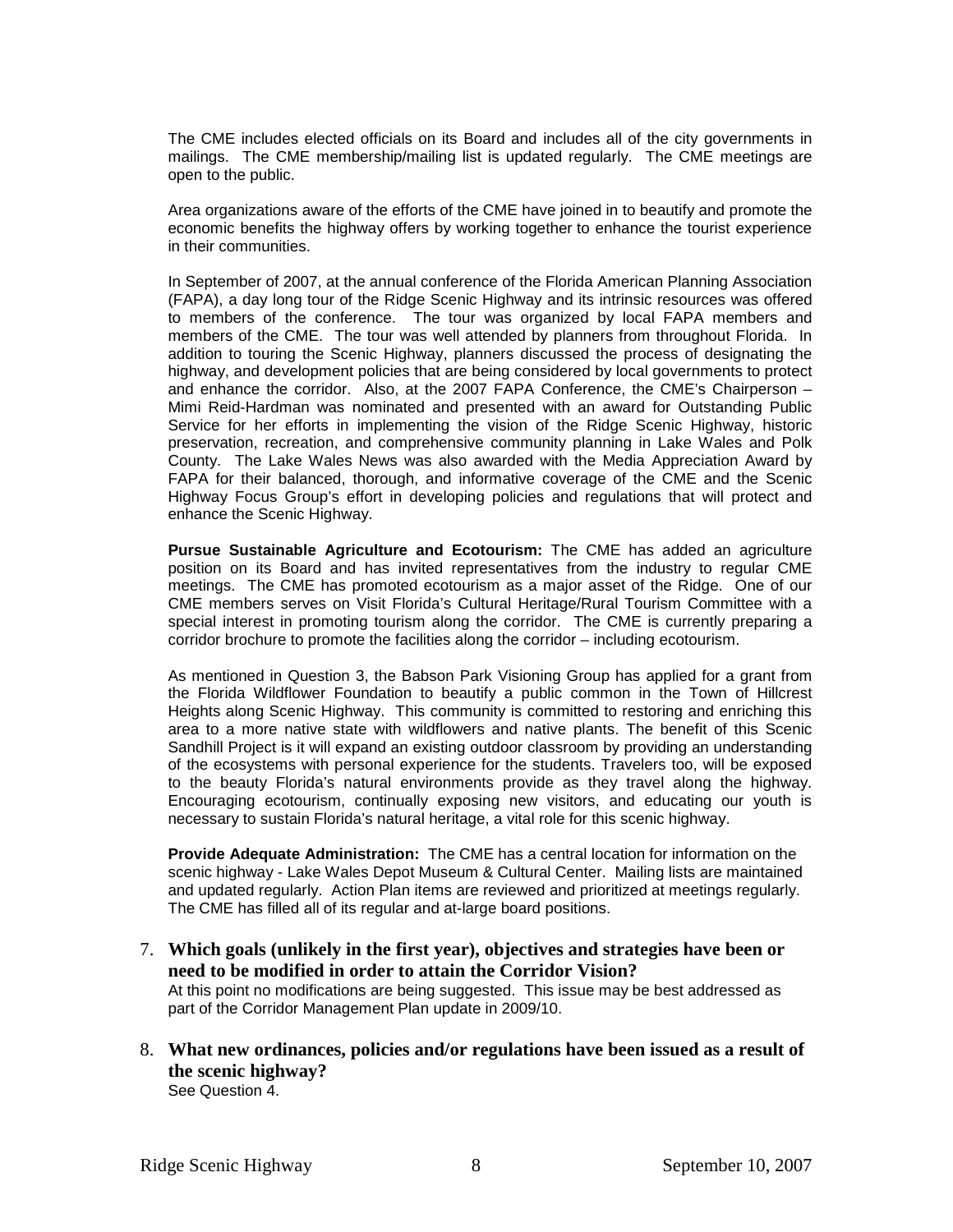### 9. **Are there proposed ordinances/regulations that may aid goals?**  See Question 4.

### **Community Participation Program**

#### 10. **Discuss the effectiveness of the Community Participation Program to date.**

The CME has been very active in engaging local governments and increasing public awareness. The CME schedules meetings at a different location every month and provides opportunity for the public to comment on the CME's plans and programs. The CME's prepared a video with assistance from the FDOT which has been aired on Polk County's Government Television. The group is well covered by the local newspapers which have published numerous articles about the efforts of the CME.

The largest effort the CME has done to get the message out about the Ridge Scenic Highway was the 2005 Scenic Highway Celebration Event which includes over 50 public events over a period of four (4) days in nine (9) different communities. Many of these events were held at many of the intrinsic resources that make the Ridge Scenic Highway so special.

The CME has prepared a PowerPoint presentation and made numerous presentations to local governments, civic groups, and other community organizations.

The CME would like to include information about the Ridge Scenic Highway on a website. The CME has started preparing a corridor brochure as well.

### 11. **Provide a synopsis of major issues discussed at public meetings held in the past year and elaborate on any critical issues that have arisen during these forums and how they were dealt with or will be addressed.**

Since the Ridge Scenic Highway was designated, development related issues along the corridor have been the major topics brought up by CME members, as well as public participants. The CME has sponsored a planning forum to discuss these issues with local governments and to research methods that support growth while maintaining the aesthetics of the corridor. As a result of the CME's efforts, local governments are currently working on development regulations that help to protect the scenic highway.

Some of the other items discussed at the CME's meetings have included unique signage for the corridor, a Ridge Scenic Highway website, roadside pull-offs/parks and additional planning/engineering studies that focus on some of the specific items contained in the Action Plan.

The CME, some local governments (particularly Polk County) and the Scenic Highway designation process have been criticized for not involving large land owners and developers in the process early on. This is one of the primary reasons the Scenic Highway Focus Group was created – to involve these groups, especially as it relates to development regulations. FDOT may want to consider amending the Scenic Highway Manual to include a discussion on the importance of including all possible stakeholders in the designation process – not just the advocates. Particularly for corridors like the Ridge that transverse large amounts of private undeveloped areas. This became apparent to the Ridge CME and local governments when comprehensive plan amendments and land development regulation were initially considered.

#### **Funding**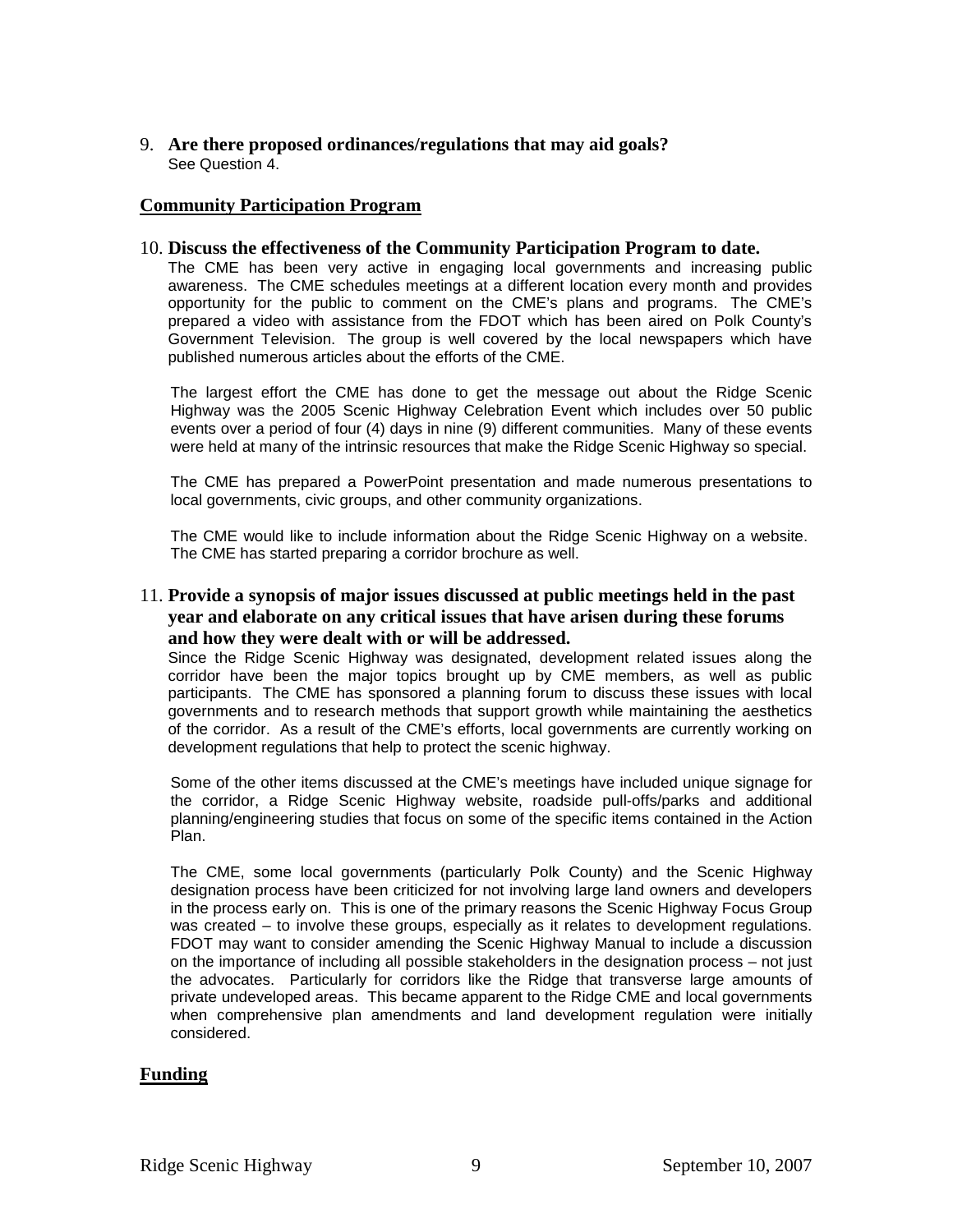#### 12. **Describe corridor funding needs, acquisitions and expenditures.**

The CME has been able to carry out the administration activities (meeting locations, public notices, meeting materials, copies, postage, etc.) without a budget. The group has been able to utilize volunteerism and other in-kind services from its members to its advantage.

In implementing the Action Plan, the CME will continue to research grant opportunities. Grants that require a local match may not be feasible in the short term due to the current fiscal situation in many of the municipalities/jurisdictions that comprise the CME. The CME would appreciate advisement and assistance from the Florida Department of Transportation (FDOT) in determining appropriate sources for funding enhancements referenced in the Action Plan.

The CME anticipates the need for assistance from the FDOT as it prepares the update to its Corridor Management Plan (due 2010). Additionally, the CME has discussed various small scale studies/plans that evaluate the feasibility of Action Plan items.

#### 13. **Has funding been a problem?**

Yes. It seems that most of the grants that are available require local matching funds. Based on the actions taken by the Florida Legislature and Governor earlier this year, the climate is poor for matching local government funds, as they have had to cut funding to meet their budget needs. As mentioned earlier, the CME would like to study further some of the items contained in the action plan, but the lack of local funding has hindered their ability to do so.

#### 14. **If so, how will the CME attempt to resolve this issue?**

Additional guidance is needed from the FDOT. Particularly for funding and grants that do not require a local match. Without a dedicated funding source, the CME and many of the Action Plan items (particularly construction items) are subject to grant availability and local governments willing to support (contribute funding). The CME will continue to be an advocate for the corridor and promote the projects that support the vision, goals and objectives of the Scenic Highway.

#### 15. **Are funding sources being pursued?**

Yes. Several grant requests were mentioned in Question 3.

- 16. **If so, when does the CME anticipate receiving them?**  Fall/Winter of 2007.
- 17. **How will the funding be used?**  See Question 3.

#### **Measuring success**

#### 18. **Traffic Counts Along the Corridor**

| <b>FDOT Site Location</b>             | <b>2005 AADT</b> | <b>2006 AADT</b> | <b>Percent</b><br>Change |
|---------------------------------------|------------------|------------------|--------------------------|
| 0064 SW of Livingston Lake Rd         | 2.600            | 2,400            | $-8%$                    |
| 5038 S of CR 630 (Frostproof)         | 6,900            | 8,100            | $+17%$                   |
| 5039 N of CR 630 (Frostproof)         | 3,700            | 3,600            | $-3%$                    |
| 0049 N of McCloud Road (Frostproof)   | 2,900            | 3,900            | $+34%$                   |
| 0122 NW of Libby Rd (Babson Park)     | 7,200            | 7,300            | $+1%$                    |
| 0018 S of Bellview Drive (Lake Wales) | 4,900            | 4,900            | $0\%$                    |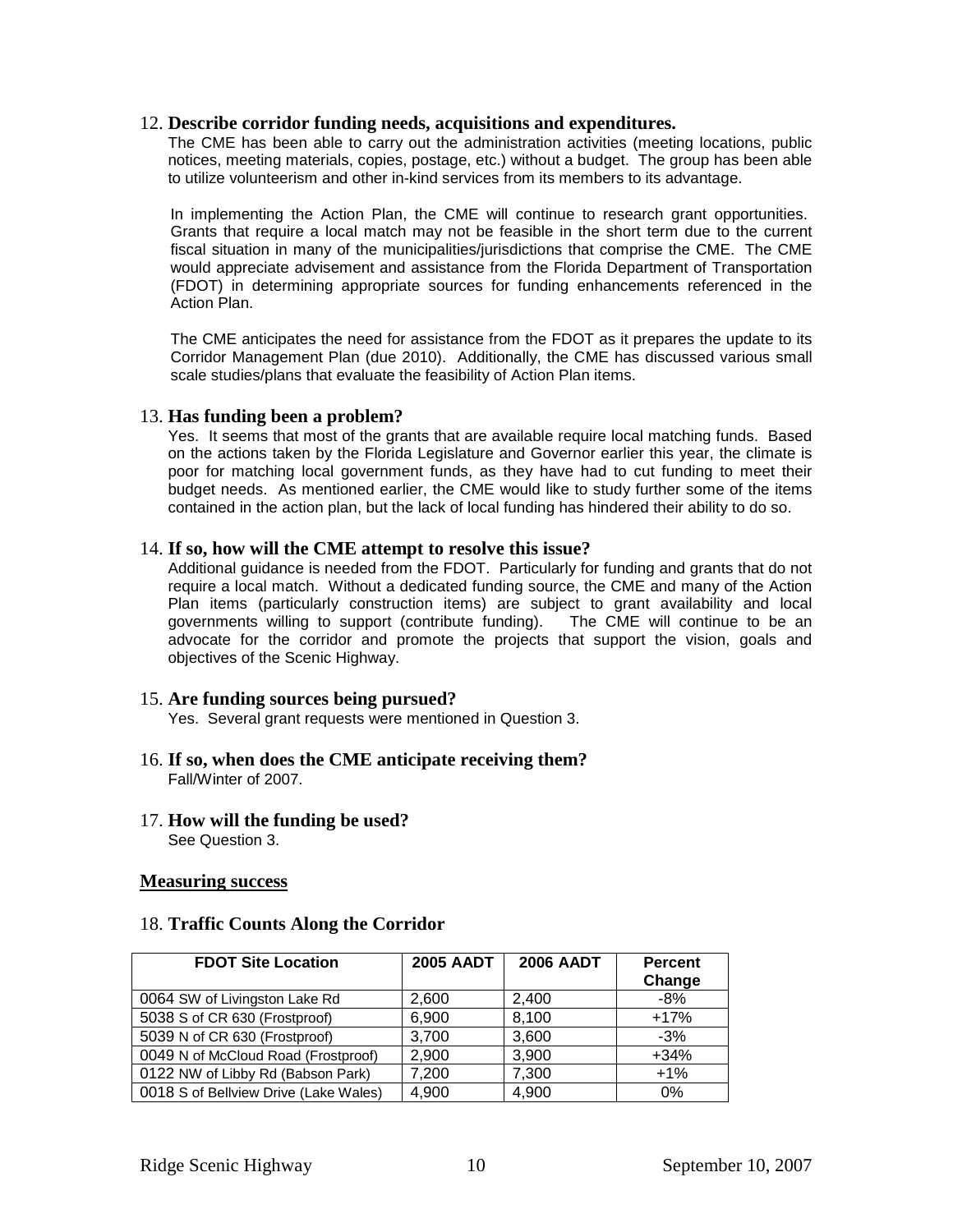| 5122 SE of Polk Ave. (Lake Wales)  | 5,100  | 5,100  | 0%      |
|------------------------------------|--------|--------|---------|
| 5123 NW of Polk Ave. (Lake Wales)  | 7,800  | 7,400  | $-5%$   |
| 5124 N of Central Ave (Lake Wales) | 10,600 | 11,200 | $+6%$   |
| 0047 S of Mtn. Lake Cut-Off        | 13,400 | 14,800 | $+10%$  |
| 5212 S of Chalet Suzanne Rd        | 10,100 | 10,500 | $+4%$   |
| 0048 S of Waverly Road             | 8,200  | 8,700  | $+6%$   |
| 0071 N of Waverly Road             | 7,100  | 8,200  | $+15%$  |
| 0092 NW of Lk Mabel Lp Rd (Dundee) | 6,100  | 7,900  | $+30\%$ |
| 5030 E of Center Street (Dundee)   | 8,500  | 10,100 | $+19%$  |
| 5031 N of Main Street (Dundee)     | 8,600  | 9,100  | $+6\%$  |
| 0046 S of SR 544 (Haines City)     | 8,200  | 8,800  | $+7%$   |
| 5049 N of SR 544 (Haines City)     | 11,800 | 12,600 | $+7%$   |
| 0039 S of US 17/92 (Haines City)   | 12,300 | 13,300 | $+8%$   |

*This information was obtained from the Florida Department of Transportation*.

#### 19. **Corridor Resources**

Historical Resources

There are 19 historic sites and structures within a mile of SR 17.

Downtown Haines City Commercial District – contains 25 buildings 20 of historic interest. Chalet Suzanne – On National Register of Historic Places. Includes inn, restaurant, shops, airstrip, soup cannery, gardens museum, citrus groves and vineyard.

Mountain Lake Historic District – Gated community of 101 buildings, 65 of historical interest. North Avenue Historic District – in Lake Wales 12 contributing structures.

Lake Wales Historic Residential District – 206 historic buildings. On National Register of Historic Places.

Lake Wales Commercial District – 16 historic buildings. On National Register of Historic **Places** 

Haines City Heritage Museum – History Museum

Dundee Depot Museum – History Museum

Lake Wales Deport Museum – History Museum

Frostproof Historical Museum and Library

Historic Bok Sanctuary - Pinewood Estate - World-renowned Carillon & Majestic Belltower and historic Olmsted-designed Gardens

Cultural Resources

There are 24 churches and 30 government facilities located along SR 17.

Community Events and Festivals: Lake Wales Pioneer Days – annual event Lake Wales Art Show – annual event Old Fashioned Ice Cream Social – Lake of the Hills Annual Event Haines City Heritage Days – annual event International Carillon Festival – annual event held at Historic Bok Sanctuary Landmark Baptist College – Haines City Haines City Community Theatre Haines City Community Center Haines City Civic Center Dundee Community Center Dundee Chamber of Commerce The Museum at Chalet Suzanne Historic Bok Sanctuary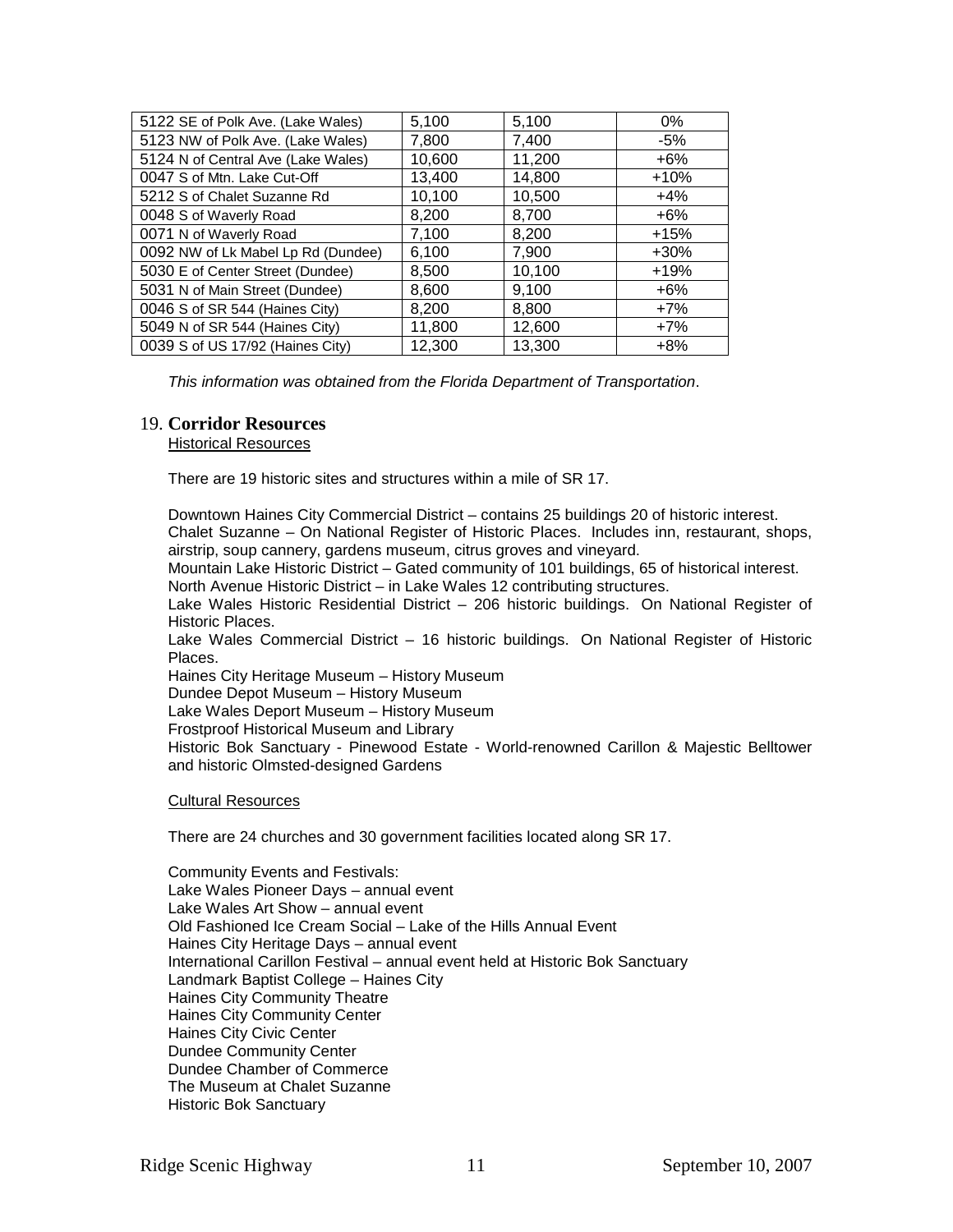Lake Wales Little Theatre Lake Wales Art Center Lake Wales Model Railroad Club Lake Wales Museum and Cultural Center Highland Park Club Webber International University Babson Park Woman's Club Frostproof Art League and gallery Frostproof Chamber of Commerce Frostproof Depot Frostproof Historical Museum and Library

#### Recreational Resources

Haines City Railroad Park – Community Park in Downtown Lake Eva Park – Haines City Yale Field – Haines City Lake Hamilton Park – Across from the town hall Merrill Street Park – Athletic park in Dundee Lake Marie Trail – Bike/Ped trail in Dundee Lake Marie Park – Dundee Lake Menzie Fitness Trail – Dundee Johnson Park – Dundee East Central Park – Polk County Hardman Recreational and Cultural Complex – includes a trailhead for the Lake Wales Trail (Lake Wales) Lake Wailes Park – Trail and lake access Crystal Lake Park – Lake Wales Carson Park – Hillcrest Heights/Babson Park Crooked Lake Park – Hillcrest Heights (Private) Friendship Park – Frostproof Frostproof Sports Complex Fewox Park – Neighborhood park in Frostproof Henderson Field – Baseball fields in Frostproof Lake Reedy Park – Frostproof Lake Reedy Boardwalk – Frostproof Frostproof Football Field Wall Street Park – Frostproof Clinch lake Park – Frostproof Gymnasium – Frostproof Lake Livingston Boat Ramp – South of Frostproof access via SR 17 Pine Ridge Nature Trail – Hiking trail at Historic Bok Sanctuary Lake Wailes Trail – Multi-use trail in Lake Wales Lake Wales Trail – Multi-use trail with trailhead on SR 17 Tiger Creek Preserve Hiking Trails Ridge Aububon Nature Trail – Hiking Trail Crooked Lake Sandhill – Hiking Trails Crooked Lake Prairie – Hiking Trails Hickory Lake Scrub – Hiking Trails

Lake Access: Lake Eva Lake Easy Lake Annie Lake Pierce Lake Marion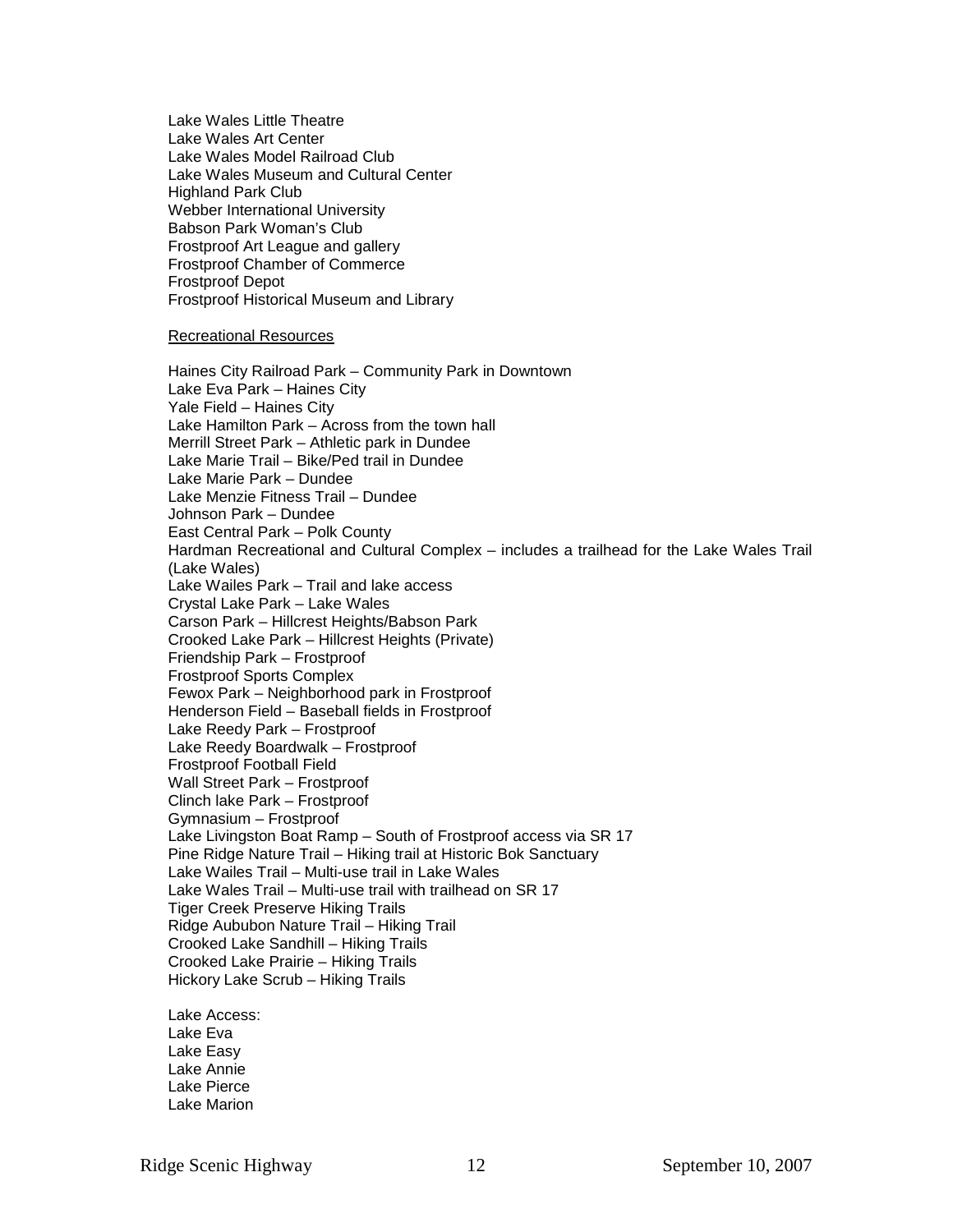Lake Wailes Crooked Lake Little Crooked Lake Lake Walk-in-the-Water Lake Arbuckle Lake Clinch Lake Reedy Lake Livingston

Natural Resources

Highland Park – Designated bird/wildlife sanctuary. Historic Bok Sanctuary – Botanical gardens, endangered plant garden and nursery. Pine Ridge Preserve – Endangered sandhill ecosystem with hiking trails and expansive views of the Ridge. Ridge Audubon Center – 4 Acre sandhill site with interpretive center and hiking trails. Crooked Lake Sandhill – 25 acre endangered sandhill/scrub ecosystem. Crooked Lake – designated Outstanding Florida Water. Crooked Lake Prairie – Lake Wales Ridge endangered scrub ecosystem Peace Creek Canal System. Tiger Creek Preserve – 4800 acres Hickory Lake Scrub – 57 acre scrub preserve. Sun Ray Scrub – State-owned scrub northeast of US 27. Lake Wales Ridge State Forest Lake Kissimmee State Park

Scenic Resources/Vistas

Lake Gordon – Lake Hamilton Lake Marie – Dundee Views of Bok Tower – Lake of the Hills/Dundee/Lake Easy Windy Hill – Highest point on SR 17 at over 300' above sea level. Points as far away as Lakeland, Highlands County and Osceola County can be seen. Lake Moody – Excellent views north and south of the lake. Murals – Downtown Lake Wales and Frostproof. SR 544 @ SR 17 – Excellent south views of the Ridge and Bok Tower. Historic Bok Sanctuary/Pine Ridge Preserve – Outstanding views from the top of Iron Mountain and Knoll Hill.

#### 20. **Marketing and Promotional Efforts**

The CME, with assistance from the FDOT, has prepared a corridor video that highlights the Ridge Scenic Highway. This video has been shown on Polk County Government Television and to local governments and community groups.

The CME has submitted numerous press releases and there have been many newspaper articles in the Ledger, NewsChief, Lake Wales News and Orlando Sentinal.

On 10/29/05 we had the Celebration event with over 50 separate events along the Ridge to celebrate the designation of the corridor.

A corridor brochure has been discussed and is something the CME would like to pursue.

#### 21. **Lodging Facilities**

There are 9 hotels located along the corridor. All are small/local establishments.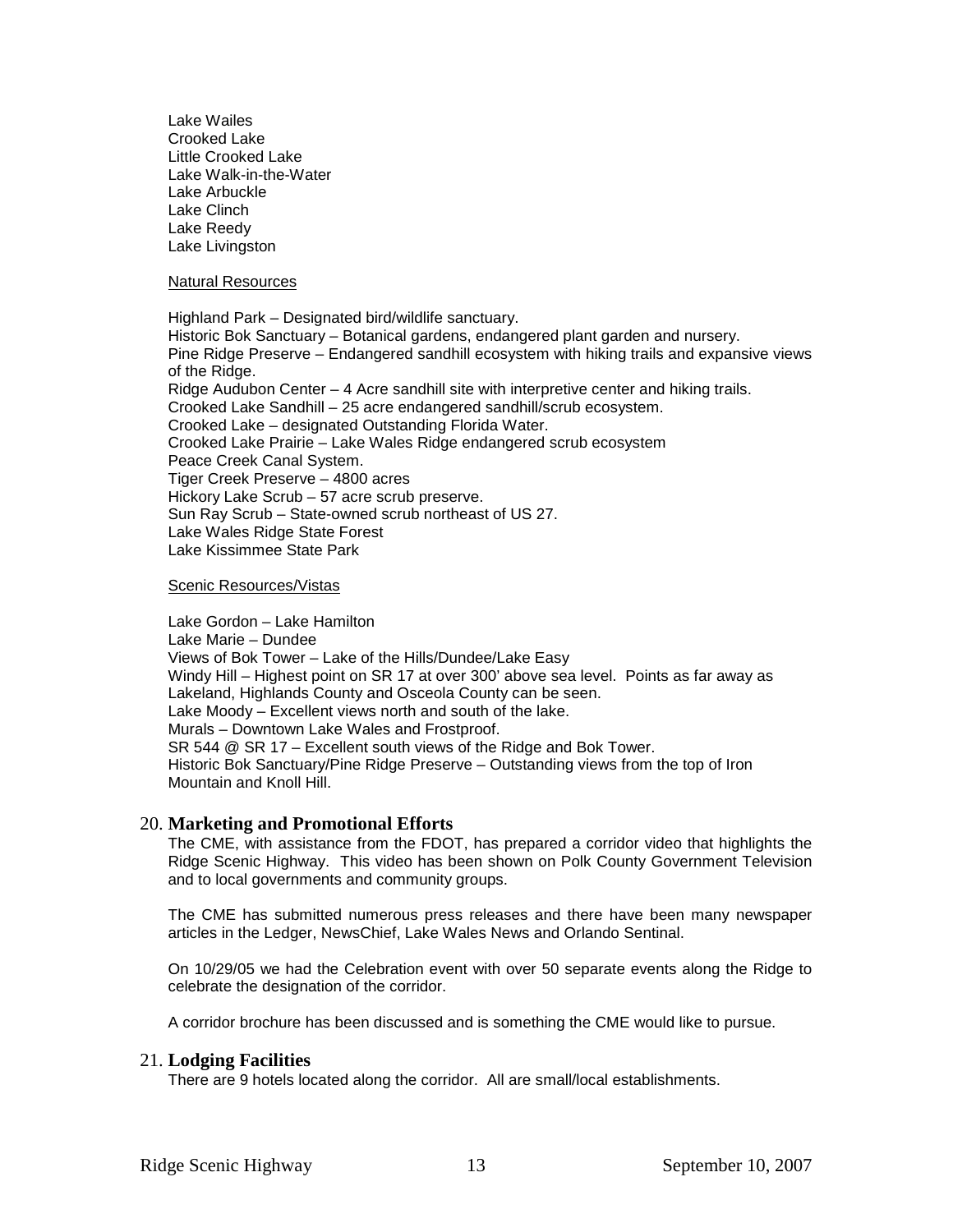#### 22. **Food Facilities**

There are approximately 20 restaurants and eateries. The majority are small local establishments.

#### 23. **Chambers of Commerce**

Haines City Chamber P.O. Box 986 Haines City, Florida 33845 (863) 422-3751

Dundee Chamber 310 Main Street Dundee, Florida. (863) 439-3261

Lake Wales Chamber 340 W. Central Avenue P.O. Box 191 Lake Wales, FL 33859 Phone (863) 676-3445

Frostproof Chamber 118 E Wall St Frostproof, FL 33843 Phone: (863) 635-9112

#### 24. **Private Development**

Over the past year there has been a significant amount of single family home construction along State Road 17, not unlike most of central Florida. Most of this growth has occurred in the northern portion of the corridor. Particularly in north Lake Wales near the eagle Ridge Mall, south and east portions of Dundee and south and east Haines City. The region's close proximity to major urban areas (Lakeland, Winter Haven and Orlando), relatively low cost of living, along with a large amount of available developable land have fueled the housing boom in this area. Many of the municipalities along the corridor have annexed large areas along scenic highway and have extended utilities and other services to serve this growth. While much of the land south of State Road 60 is still used as agriculture (Citrus), the spread of Citrus canker along the Ridge in 2004 and 2005, have enabled developers to purchase land along State Road 17 much cheaper than along the Florida's coast. Based on these actions, it is expected that there will be a steady transition of agricultural land to residential developments along State Road 17.

#### 25. **Demographic Changes**

There has not been a discernable difference in the areas demographics over the past year.

#### 26. **Property Value Changes**

Based on the type of developments that are currently under construction, along with the desire for land and other factors mentioned in question 24, land values have increased significantly in 2005/06. In some areas, by as much as four or five times over a two or three year period. Over the last year these values have maintained of decreased slightly. In 2007, land for sale signs are a common site along the 38 mile corridor. For instance there are currently fifteen properties for sale (an acre or more in size) along a four mile portion of Scenic Highway between Babson Park and Highland Park.

### 27. **Changes in Tourist Traffic**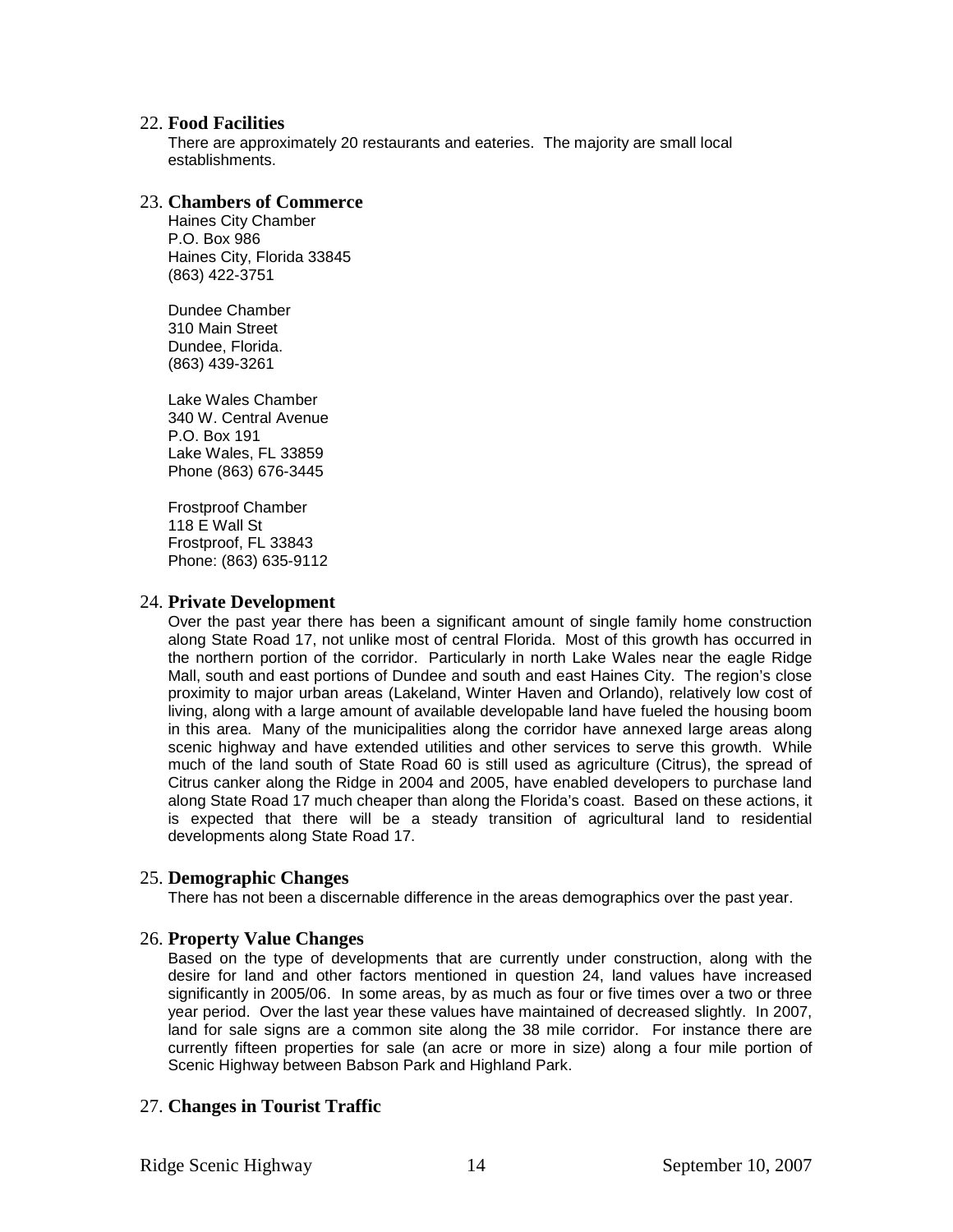While this corridor continues to be a popular "scenic" alternative to US 27, especially for motorcyclists and bicycle groups, traffic volumes do not seem to indicate an increase in tourist traffic due to the designation of the corridor. Due to construction on nearby US 27, portions of Scenic Highway are being used as an alternate. This might explain the significant increases in traffic volumes at some locations along the corridor.

#### 28. **Other Comments on Measuring Success**  NA

### **Local Government Comprehensive Plan (LGCP) Relationship**

### **29. Discuss how effective the integration of the CMP into the local government comprehensive plans has been.**

At this point, LGCPs have not been amended to incorporate the Ridge Scenic Highway. However, this is the CME's number one Action Plan priority since designation in February 2005, to work with local governments in developing comprehensive plan policies and corresponding land development regulations that truly protect and enhance the corridor. Unlike many of the other scenic highways in Florida, the Ridge Scenic Highway contains numerous areas with dramatic vistas and views due the relatively high elevations on the Lake Wales Ridge. The views along the Ridge Scenic Highway are considered one it's most significant intrinsic resources. As mentioned earlier, much of the land along the corridor is currently undeveloped, however, very little of this land is public-owned adjacent to the scenic highway, so there is no guarantee that the views will remain. It is the goal of the Ridge Scenic Highway CME and many of its member local governments to include much more than what is suggested in the Florida Scenic Highway Manual.

### **30. Discuss any actions that are underway or are needed to maintain consistency with the LGCP and other plans.**

For these policies and regulations to be successful, the local governments need to work closely with property owners and other stakeholders. The Polk County Long Range Planning Division has taken the lead in developing policies and regulations in support of the Ridge Scenic Highway and has formed a focus group comprised of landowners, agriculture and business representatives, citizens, and other stakeholders from along the corridor, as well as CME members. This group has been meeting since May of 2006 and anticipates the County Commission taking action on these policies by the summer of 2008. Considering the length of the corridor (38.7 miles) and number of jurisdictions along the corridor (8), these efforts have been time consuming and challenging.

### **Problem Areas**

### **31. Describe any problems that have arisen regarding the corridor.**

As mentioned earlier, due to the lack of input from large land owners and developers in the development of the CMP, there was a lot of public opposition to the proposed comprehensive plan policies that were being considered due to the designation of the highway.

A related issue is educating the public about the corridor. Unless you are a land owner along Scenic Highway, a frequent attendee of municipal or county meetings, or a member of any of the participating agencies affiliated w/the Corridor Membership, you more than likely know very little if anything about the corridor, it's goals/vision, or the plan for it's preservation and development of attributes. While the CME had a very successful corridor celebration event in 2005, that was covered well by local media and attended by many, a continuing effort is needed on the part of the CME to promote the corridor.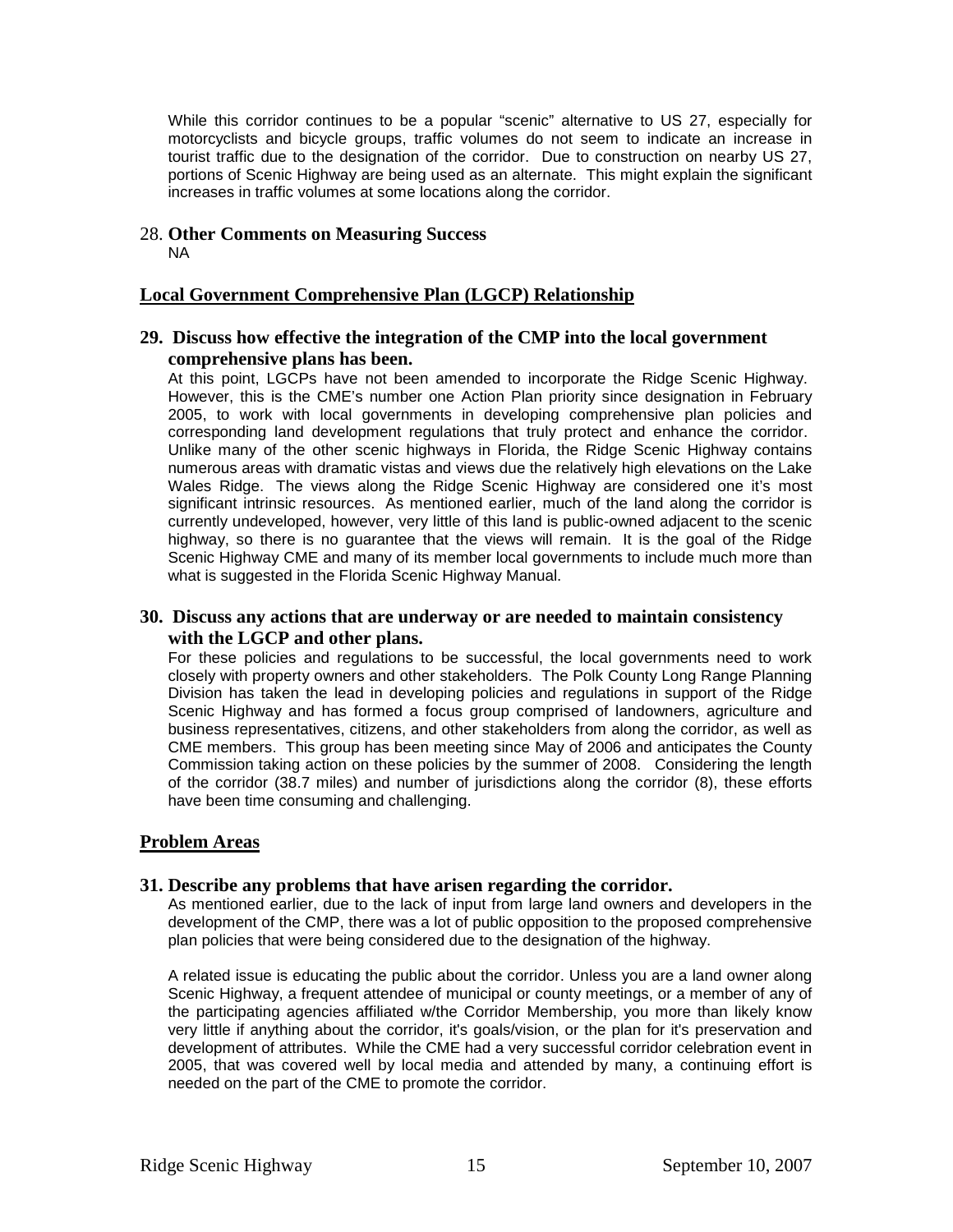#### **32. Describe present and future actions to resolve these issues.**

Over the last year, a Scenic Highway Focus Group has been formed specifically for the purpose of developing comprehensive plan policies and land development regulations that protect and enhance the qualities of the Scenic Highway. Additionally, the Focus Group and CME will be presenting their work to the municipalities along the corridor in an attempt to establish consistency between jurisdictions along the corridor.

The CME has diversified its membership by adding citrus representatives, realtors and developers to the CME Board and included many additional representatives to the mailing list.

In terms of promoting the corridor, The CME should consider sponsoring an educational campaign focusing first on government bodies from elected officials to municipal management to staff, then Chambers of Commerce to business owners, and on down to citizens needs to be planned for and implemented. The spread via word of mouth as a result of this campaign would be invaluable. This could be accomplished by establishing mobile workshops/presentations local governments, Chamber of Commerce member meetings, and local meetings of organized clubs and citizens to ensure the promotion and prosperity of the Scenic Highway. Development of a corridor brochure and website will aid this effort as well.

#### **Other Issues**

#### **33. Describe how well the CME has operated**

The CME has held regular meetings every month since the corridor's designation in February of 2005. In general, participation has been consistent. The CME is made up of a cross section of various interests. The CME Board is comprised of 17 members. In addition to the 11 positions which represent local governments, five (5) at-large positions were created to diversify the CME membership that include Agriculture, Tourism, Cultural, Historical, Commercial/Developer and Environmental interests. The CME has several subcommittees that have met on an ad hoc basis to resolve various issues and carry out the Action Plan items. The subcommittees provide reports to the CME at their regular meetings. The CME holds regular meetings each month which are noticed a week prior to the meeting. The meetings are recorded and minutes are prepared. There is an opportunity for the public to participate and offer comments. In an effort to foster participation from all of its members/jurisdictions, the CME rotates the meeting locations every month.

#### **34. Describe how partnering and coordination efforts have worked.**

There is excellent coordination on the CME. The CME and its members work very closely with the local governments and the FDOT in implementing the Action Plan items. Regular CME meetings, subcommittee meetings and other meetings relevant to the CME's efforts are usually well attended. The CME feels that this is direct indicator of the level of coordination that exists with the group. The celebration events that were held in October 2005 to celebrate the designation of the Ridge Scenic Highway is a good example of the level of coordination and partnering that exists on the CME. The celebration activities included over 50 events that extended over a period of four (4) days in nine (9) different communities. Many of the administrative duties (meeting packets, agenda preparation, minutes, etc.) are shared by members. The CME has a speaker's bureau and has made numerous presentations to other committees, community groups and local governments. These presentations are usually attended by more than one member. The CME has been able to carry out all of these activities without a budget. The group has been able to utilize volunteerism and other in-kind services from its members to its advantage.